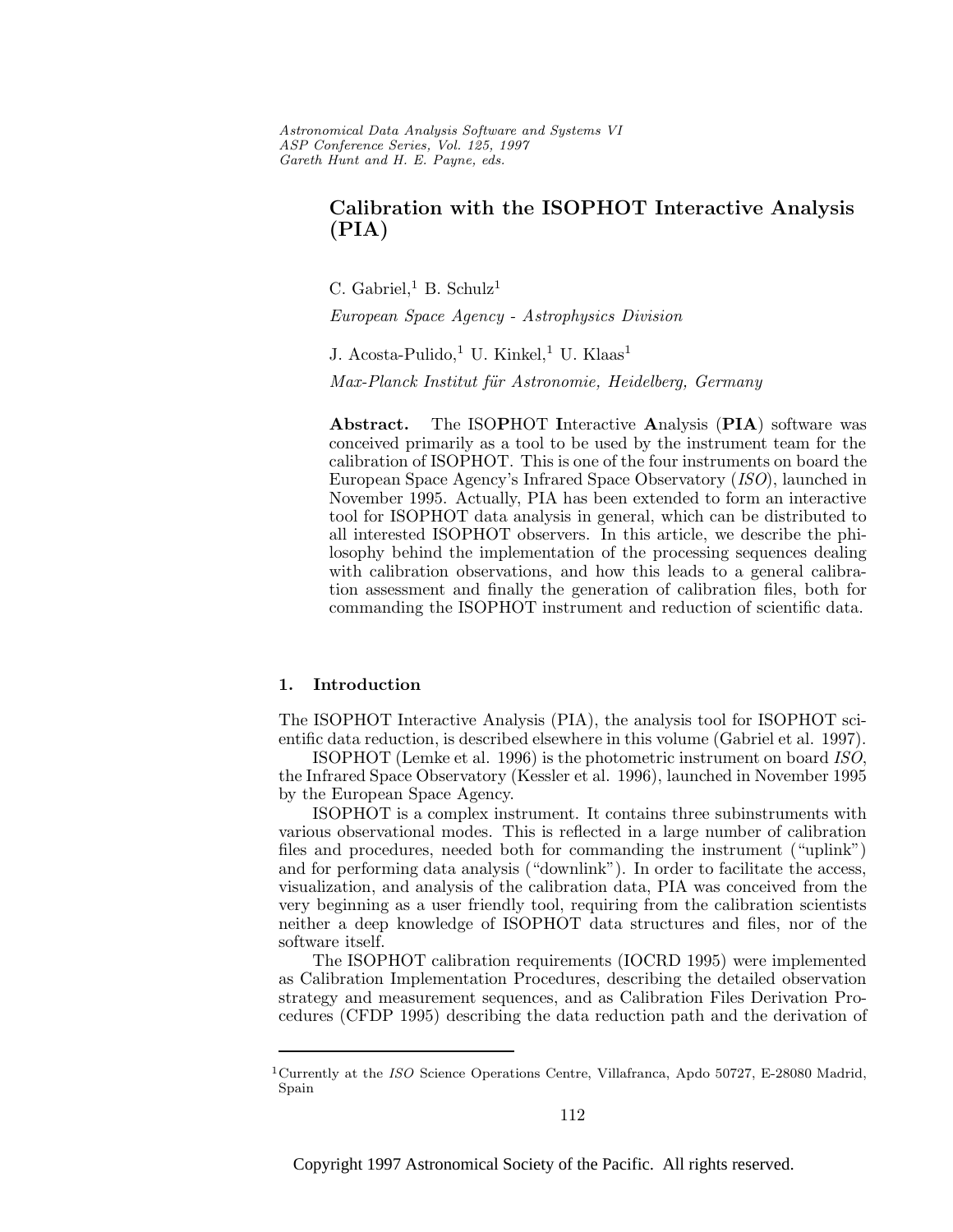the calibration files. On the basis of the latter, calibration processing sequences were set up inside the PIA to automate data reduction steps and combine data to produce the final data products. These are:

- Cumulative information in a form suitable for performing consistency checks for calibration assessment and trend analysis.
- Files used to define the instrument settings controlling an observation, called calibration uplink files (Cal U).
- Files used for calibration of the data along the various processing steps from raw data to final data products (Cal G files). These files are used by both ISOPHOT data reduction packages, the ISOPHOT Standard Product Generation ("pipeline") and the PIA itself. They are also distributed to the observers in FITS format (FITS 1993). A description of standard data processing, data products and Cal G files can be found in Laureijs et al. (1996).

## **2. Processing Data to Derive Calibration Files**

All the (variable) parameters necessary for commanding ISOPHOT are contained in the uplink calibration files. Their determination is crucial for the most optimal set-up of the instrument. Even more stringent requirements apply in the case of the assessment of instrumental effects for the downlink calibration. Here, the best achievable accuracy is required for accurately calibrating the detectors.

Calibration measurements are performed routinely, in addition to those of the extensive Performance Verification Phase (the first two months of ISO operations). They are used to increase the accuracy of the calibration, monitor the photometric stability, and look for new, unexpected effects. A database of dedicated tables containing the results of individual measurements has been developed within PIA—these are referred to as "cumulated tables." They allow the user to study the long term behaviour of the various parameters, correlations, interdependencies, and trends.

Data reduction of calibration measurements can be done in several ways. At one extreme is the fully interactive method, which allows detailed inspection at each stage of data reduction. At the other extreme is the fully automatic method, which speeds up routine data reduction. For all cases, a graphical interface is available, which allows access to all variables at all levels of data reduction. It also allows the user to change and test various data reduction parameters. The data reduction follows the steps outlined in the calibration file derivation procedures, written by the calibration scientists. However, it has a high level of flexibility, and allows the user to try alternative ways of processing the data.

There are also certain cases of data correction algorithms where the parameters used are not contained in calibration files. These parameters are testable and changeable via dedicated menus within PIA. The same menus allow investigation of effects and efficiency, and were used by the calibration scientists to obtain the default values, used by the pipeline data reduction.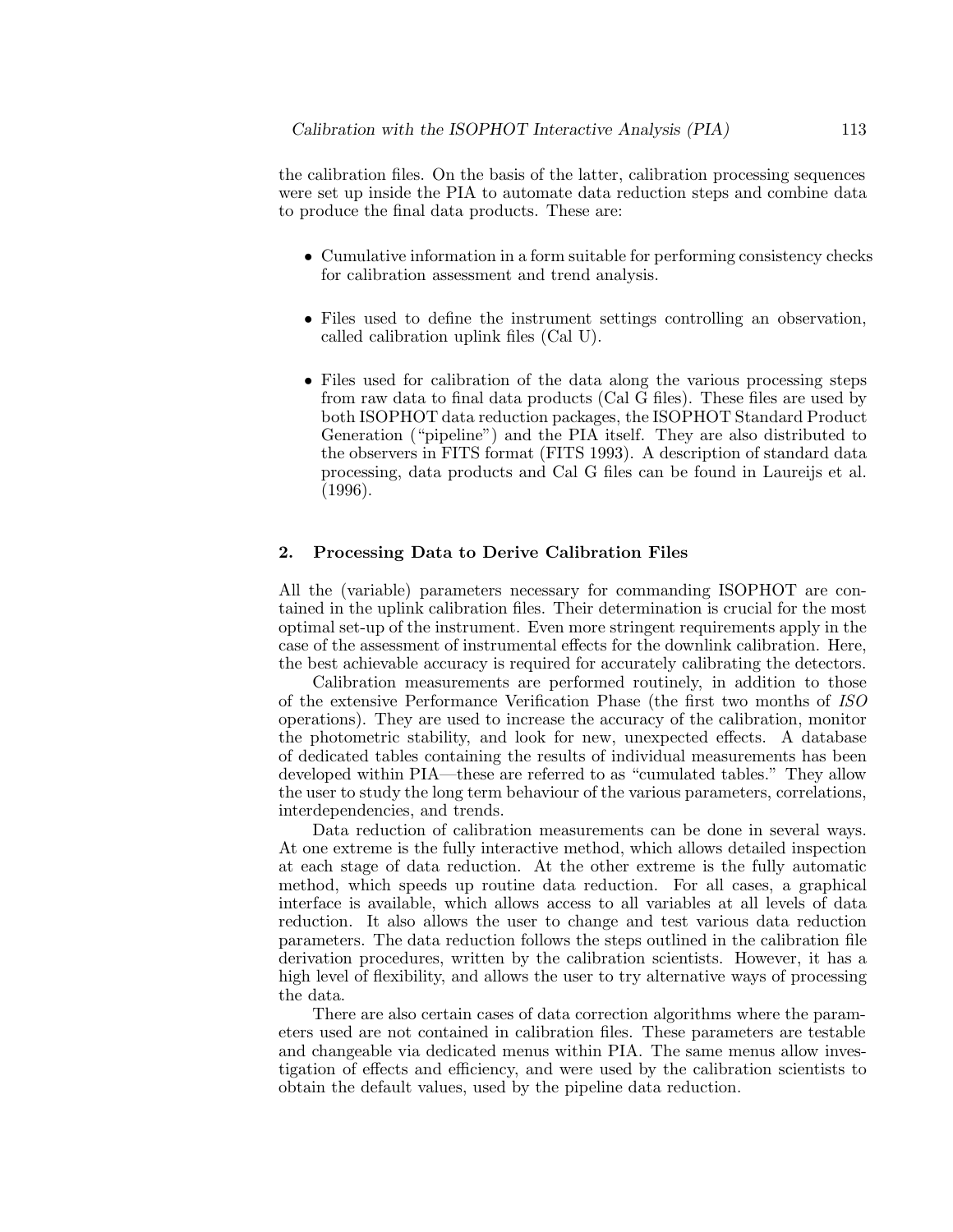## **3. The Graphical Interface**

The graphical interfaces for the different calibration items (currently a total of eleven, associated with more than 20 calibration files), were designed individually, but following a general common scheme, including:

- Graphical access to:
	- a) the values currently used by the system,
	- b) the values contained in the actual calibration files, and
	- c) new values which are generated.
- Editing of individual calibration values, allowing individual entries to be manually changed, if necessary.
- The production of both uplink and downlink calibration files. In this case the user may add some information into the file headers, specifying author, date, version, and modifications done, for configuration control. Special routines are then used to produce ASCII or FITS files with the correct format required by the different systems.

For data processing defined in a CFDP, automatic processing sequences were implemented. There are basically two different steps: a) reducing data and adding the results to the "cumulated tables," and b) using all the data recorded in those tables to obtain the final calibration numbers.

A dedicated system for handling the "cumulated tables" has been implemented. The tables can be inspected, variables can be plotted against each other, flags to deselect individual measurements can be edited, etc. Processing the data within the tables to obtain final calibration numbers is done via dedicated menus, which allow selection of all the variables present in the tables.

## **4. A Simple Example: Derivation of "Dark Current" Values**

The residual signal measured without illumination is called the "dark current." This current is always present, and has to be subtracted as a constant. Accurate values for this instrumental effect are especially important for the analysis of very faint sources.

There are several effects which could modify the dark current values, like orbital position of  $ISO$ , detector temperatures, detector and electronics aging, etc. Therefore, it is necessary to monitor them regularly under different conditions.

The derivation of dark currents is rather simple. However, there are certain effects which have to be corrected for in the data. One is the almost continuous disturbances produced by cosmic particle hits into the detectors during an observation, which are particularly relevant at these low signal levels. Another is given by the signal transient effects due to changing illumination history. These

 $^{2}$ ISO has an extreme elliptical orbit with a distance to the Earth of 1000 km at perigee and 70,000 km at apogee